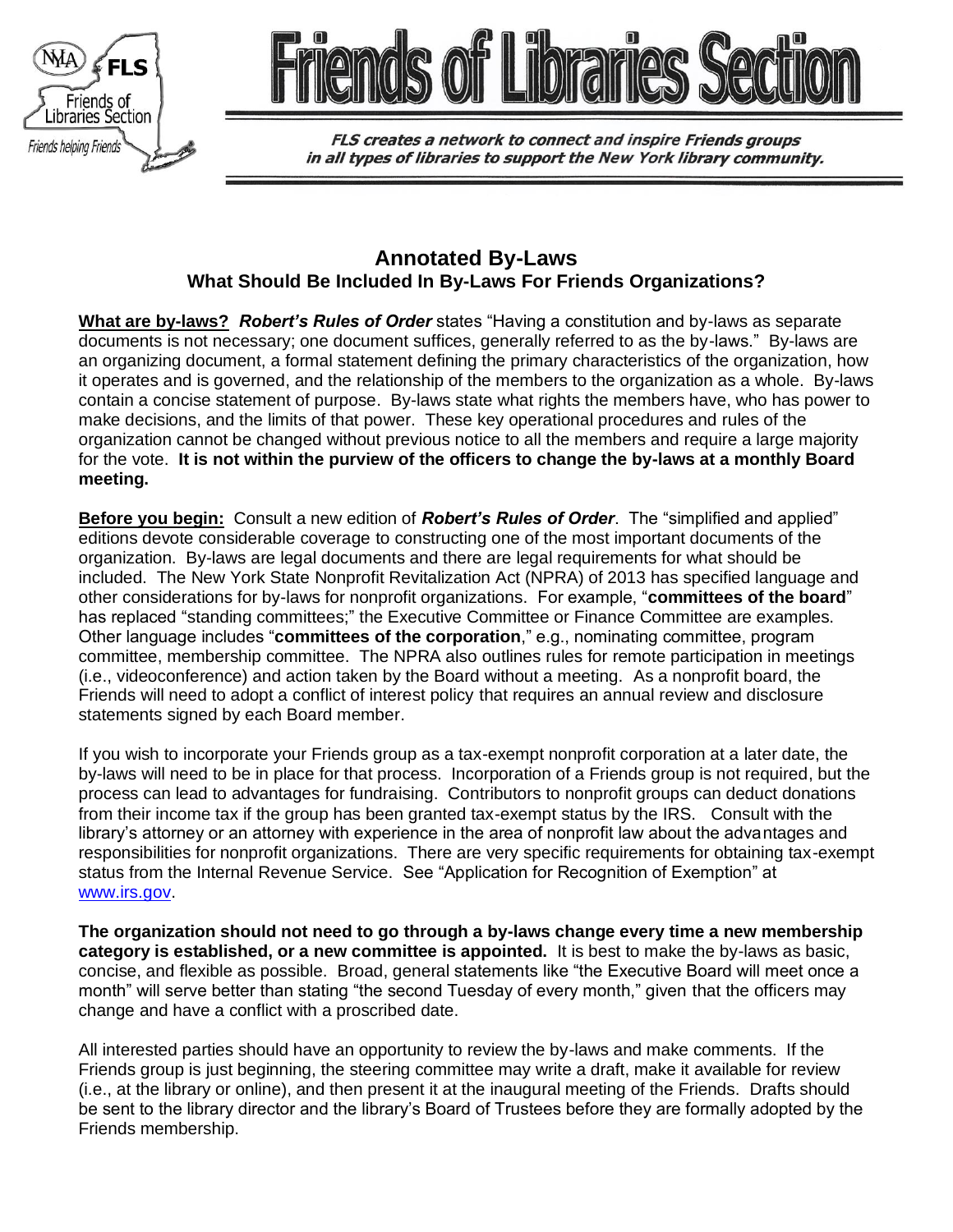*These samples of by-laws for the Friends of the Library contain comments to explain some of the nuances of language, sequence of the information, and sometimes cautionary notes. They are illustrative only and not a complete set of by-laws.*

**Name of the Organization, Purpose, and Mission**: The official name that is used on your legal documents (e.g., certificate of incorporation, application to the IRS for 501(c)(3) status) needs to agree, document to document. Be careful with your name: is it THE Friends of the Idyllic Free Library, or just "Friends of Idyllic Free Library"? Is there a THE before the library's name? That is, "Friends of the Anytown Public Library" or "Friends of Anytown Public Library"? Use the library's proper name, i.e., not just "Anytown Library". The organization's purpose and mission will guide future decisions on planning, programming, and spending the Friends funds. It defines who will be served by the group. The purpose should reflect long-term support for the library (rather than "raising funds for a new library building").

#### **Article I: Name**

The name of the organization shall be known as "Friends of the Anytown Public Library," hereafter referred to as the "Friends."

## **Article II: Purpose**

The Friends is organized and shall be operated exclusively for charitable purposes, in general, as set forth in Section 501(c)(3) of the Internal Revenue Code of 1986 as now in effect or hereafter amended. The purpose of the Friends shall be to maintain an organization of persons interested in libraries, to encourage and receive funds for the benefit of the Anytown Public Library ("the Library"), and to support and cooperate with the Library in developing library services and facilities for the community.

## **Article III: Mission**

The Friends of the Anytown Public Library supports cultural and educational programs for the community and assists the library with special projects and purchases not covered by the library's operating budget.

**Members**: There are two kinds of NYS nonprofit corporations (see Section 601 of New York State Not for Profit Corporation Law): (1) membership and (2) non-membership. Review the organization's incorporation papers to learn what type of corporation your Friends is. The by-laws indicate who can join the organization, what the membership categories are, how to join (e.g., pay dues), the duration of the membership year, and any privileges afforded to the members. The amount of membership dues should not be included. One consideration: do you want to accommodate rolling registrations or only bill members once a year for their memberships?

#### **Article IV: Members**

Section 1: Eligibility. Membership is open to any individual, family, organization, or business that has indicated their willingness to be involved in the Friends program by paying their membership dues.

Section 2: Dues. There shall be a membership fee established by the Board of Directors for each class of membership covering the fiscal year of September 1 through August 31. Friends joining after May 1 shall be members for the following fiscal year.

Section 3: Privileges. Members shall be entitled to attend all meetings of the Friends Board of Directors.

**Governing Body: Officers, the Executive Board, and Committees**: What officers will the group have (e.g., president or chairman)? How will they be chosen and what are their terms of office? Help the Board be self-perpetuating with staggered terms and limits for length of service. How many people will serve on the Board of Directors? The duties and their general responsibilities should be outlined (e.g., attend each meeting). How will vacancies be filled? The nomination and election process needs to be detailed along with committees.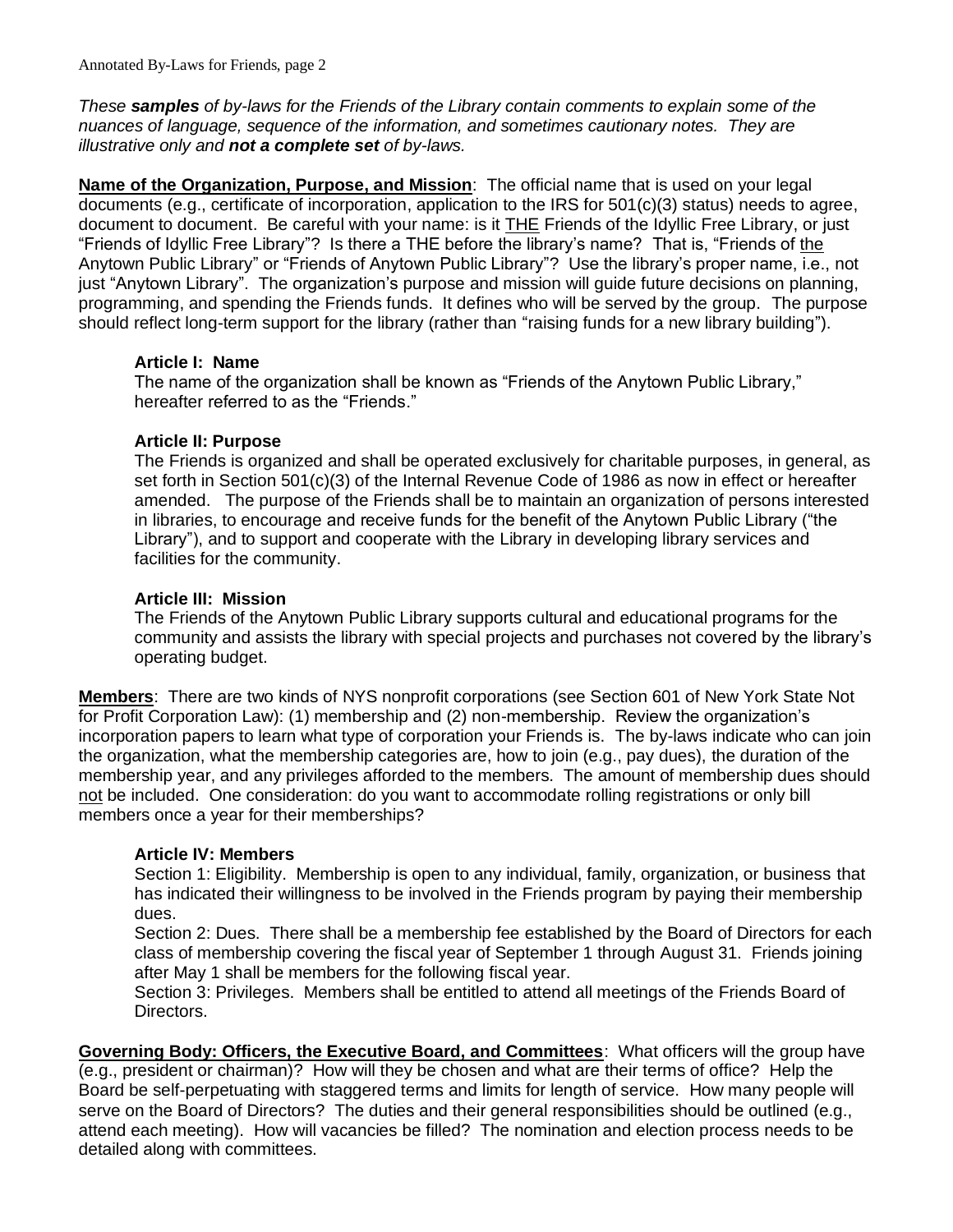Do not include the personal names of the officers. Rather than outline full job duties in the by-laws, other documents, like a Leadership Manual, can contain the operating details of the Friends group (e.g., officers' and committee chairs' job descriptions, a procedural manual for the book sale, any guide for day-to-day operations).

## **Article V. Officers and Elections**

Section 1: The officers of the Friends shall be the President, Vice President, Secretary, and Treasurer.

Section 2. Officers shall be nominated by a nominating committee of no fewer than three members appointed by the Executive Board at least two months before the Annual Meeting. With the consent of each nominee, the nominations shall be submitted in writing to the membership at least one month prior to the Annual Meeting. Additional nominations may be made from the floor with the consent of the nominee.

Section 3. Officers shall be elected by a majority vote of those present at the Annual Meeting, for the term of two years, commencing upon election. An officer may not hold the same office for more than two successive terms.

Section 4. All requests for withdrawal from office prior to the end of the term should be submitted in writing to the Executive Board. The Executive Board may appoint a person to serve out the unexpired term of an office rendered vacant. Any officer, upon leaving office, must relinquish all documentation, monies, and other properties to his/her successor.

#### **Article VI. Executive Board**

Section 1: The Executive Board shall consist of the officers of the organization and the chairpersons of committees of the corporation. The Library Director shall serve or appoint a staff designee as an ex-officio member of the Executive Board without voting privileges.

Section 2: The Executive Board meetings to conduct the business of the Friends are held in accordance with a schedule approved at the annual membership meeting.

Section 3: The Executive Board shall transact business by a majority vote of the members present.

Section 4. A majority of the Executive Board shall constitute a quorum. A quorum will be required to approve all financial and business transactions of the organization.

**Meetings**: The by-laws do not note the meeting calendar dates for a specific year; the location does not need to be specified. They do outline how the meetings are scheduled, to whom they are open, and what notice must be given.

## **Article VII. Annual and Special Meetings**

Section 1. An Annual Meeting open to the general membership shall be held each year, at a time to be determined by the Executive Board, for the purpose of electing officers as scheduled and hearing reports on the business of the organization from the previous year. Members shall be notified in writing at least one month prior to the date of the meeting. Voting at the Annual Meeting is open to each paid membership.

Section 2. Special Meetings may be called at any time by the President, by any three members of the Executive Board, or by fifteen members of the organization for the purpose of conducting business.

**Fiscal Matters**: The fiscal year needs to be defined, along with auditing procedures and how financial matters will be conducted. Research what state requirements apply to the financial governance of nonprofits.

## **Article VIII. Fiscal Year and Finances**

Section 1. The fiscal year of the organization shall be concurrent with that of the Anytown Public Library. A budget for the fiscal year shall be approved by the Executive Board prior to the year's commencement.